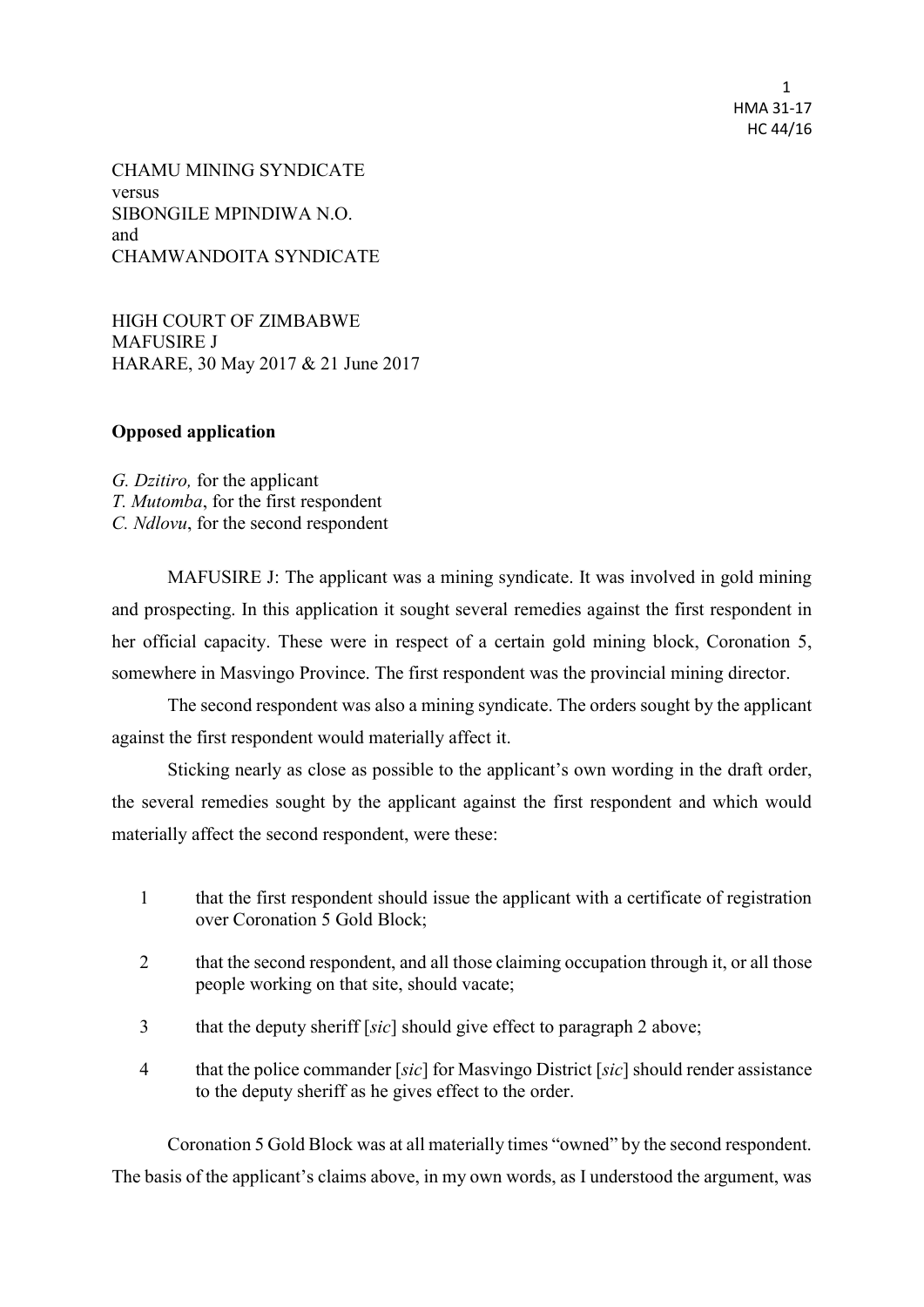that, in spite of the first respondent having forfeited it; in spite of the first respondent having allocated it to the applicant; in spite of the applicant having paid the requisite registration fee as calculated by the first respondent herself, and despite demand, the first respondent was, without just cause, refusing to issue the applicant with the necessary registration certificate, and that opportunists had converged on the mine to carry out illegal mining activities there, to the prejudice of the applicant.

The background facts were largely common cause. The second respondent was the registered holder of the mining certificate over Coronation 5 Gold Block since 1986. However, on 14 September 2016, i.e. 30 years later, the first respondent forfeited, or purported to forfeit it. This was in terms of a forfeiture notice that affected a staggering 385 other locations. Following the forfeiture, the affected sites would be open for relocation to third parties. The forfeiture notice said the relocation would start from 18 October 2016. On 27 October 2016, the applicant paid the registration fee for Coronation 5. On 2 November 2016 the first respondent invited it to send its surveyors for pegs verification on the site. However, the first respondent postponed the exercise. The applicant said the first respondent kept prevaricating until the verification exercise failed to take place altogether.

Fed up by the first respondent's conduct, the applicant's lawyers wrote a letter of demand on 9 November 2016. On the premise that it had acquired the mining rights over the block, the letter demanded that the first respondent should stop the illegal mining activity at the site and expel all the culprits thereat. It was also demanded that the first respondent should attend to the inspection of the applicant's pegs at the site and issue the applicant with a certificate of registration.

The first respondent did not respond.

On 24 November 2016 the applicant filed the present application to seek the above remedies. Its argument was basically that having paid the requisite fee at the instance of the first respondent, it was entitled to be issued with the registration certificate.

The first respondent opposed the application on the substantive basis that it could no longer proceed with the pegs verification exercise, let alone registering the block in favour of the applicant, because her purported forfeiture and relocation of the mine had been challenged by the second respondent, and that the matter was still to be considered. Although in the heads of argument and oral submissions the first respondent raised several other technical objections, this remained her dominant ground of opposition.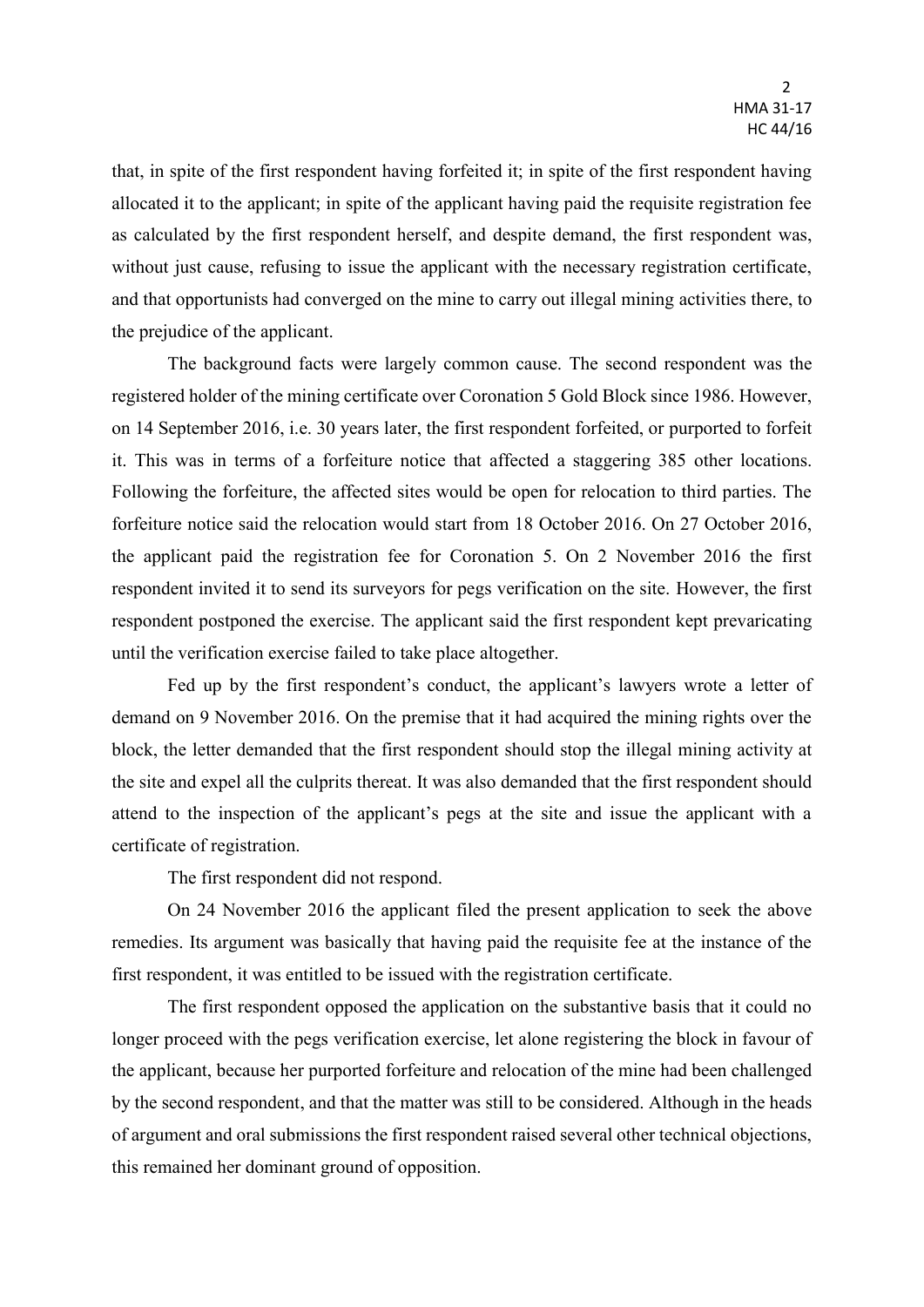The second respondent also opposed the application, also on the same substantive basis as that by the first respondent. It went on to provide more details on the respects in which it considered the forfeiture notice and purported relocation of the mine to the applicant to be null and void. Basically, it was said the purported forfeiture notice had been issued in terms of the wrong section of the Mines and Minerals Act, *Cap 21:05* ["*the Act*"]; that the mandatory time limits prescribed by the Act in terms of which a mining location can be relocated after forfeiture, and the period allowed for objections thereto, had not been observed.

The second respondent filed its objection with the first respondent on 28 October 2016, that is, some 10 days after the expiry of the date given in the forfeiture notice as the date after which the relocations could be made. This was less than a day after the applicant had paid for the registration certificate. The reason for this detail shall soon become apparent, especially given that during argument, the applicant sought to amend its draft order in midstream.

Originally, the second respondent was a syndicate of six individuals. Four had died, including one Lawrence Nyakutsikwa ["*Lawrence*"]. He had died more than twenty years before. In this application, the opposing affidavit for the second respondent was by Lawrence's son and heir to the estate, one Lovemore Nyakutsikwa ["*Lovemore*"].

At the hearing, Mrs *Dzitiro*, for the applicant, took a point *in limine*. She argued that Lovemore was not qualified to speak on behalf of the syndicate, especially given that there were still two other members surviving. She said these had been served with the application but that they had chosen not to file any opposing papers. As such, there was no proper opposition before the court by the second respondent.

In counter, Mr *Ndlovu*, for the second respondent, first complained about being ambushed on this point as the applicant had neither raised it in its answering affidavit, nor referred to it in its main heads of argument. He said the applicant had only raised it for the first time in its supplementary heads of argument. These were filed a mere two court days before the hearing.

Mrs *Dzitiro* said since it was a legal point, the applicant could raise it at any time.

Mr *Ndlovu* referred to s 61 of the Act, particularly subsection [2] thereof. It provides that when two or more persons are registered as joint holders of a mining location, each and every such person shall be jointly and severally responsible for every obligation and liability attaching to the registered holder of such location.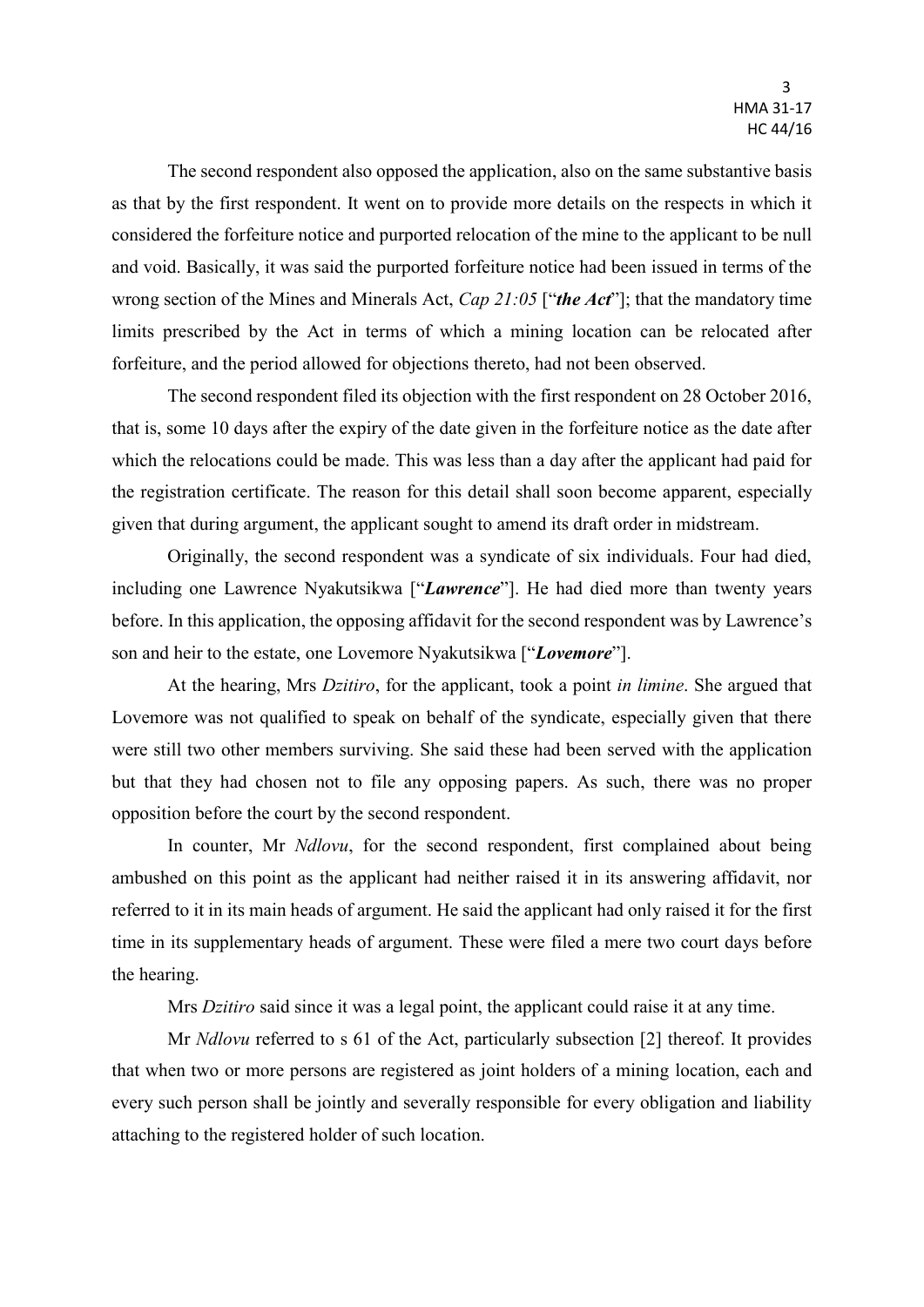Mr *Ndlovu's* point was that in as much as the obligations and liabilities attach jointly and severally to joint holders of a mining location, profits and benefits accrue to them in the same way. He argued that Lovemore, as heir, could legitimately stand in his late father's shoes and claim, or protect, what was due to the estate.

Mrs *Dzitiro* rejected the notion that where responsibilities and liabilities are said to attach to members of an entity jointly and severally, it is the same with regards to the benefits or accruals due to that entity. She maintained that Lovemore could well represent and protect the interests of his late father's estate as heir, but that in no way could he represent the syndicate, especially given that its two original members were still alive.

With respect, the parties' arguments on this point were more heat than light. Neither side cited any authorities for their diametrically opposed views, or referred me to any other principle or philosophy that would show that where an enactment provides, as s 61 of the Act does, that if joint members of an entity are jointly and severally liable for the debts or liabilities of that entity, their right to the accruals or profits of the entity is [or is not] joint and several, in the sense that a payment to one is [or is not] a payment to all. Mrs *Dzitiro* submitted that the right cannot be joint and several, as Mr *Ndlovu* said it was, because if, for example, the applicant won the case with costs, it could not recover against Lovemore.

But I failed to understand why Mrs *Dzitiro* was saying that. The concept of liability that is joint and several is such that the creditor is not obliged to split the debt equitably, or pro rata, between the debtors. Each is liable to the creditor to the full extent of the debt. It is up to the one that pays to seek reimbursement from the others to the extent of their respective portions. So, to Mrs *Dzitiro's* example, if the applicant won the case with costs, and if Lovemore was deemed a member of the second respondent's syndicate through his being the heir of his late father's estate, then he would be liable for those costs jointly and severally with the other members.

None of the parties answered satisfactorily the query that I repeatedly raised during argument, namely, whether these so-called syndicates are corporate bodies whose corporate status would ordinarily remain unaffected by changes in their membership. None of them shed any light on how, as syndicates, they were constituted. Mrs *Dzitiro* said they were not corporate bodies and that, at any rate, the wording of s 61 aforesaid militated against such a construction. However, this was despite the fact that in its own founding affidavit, the applicant described itself as "… *a body corporate / universitas* …"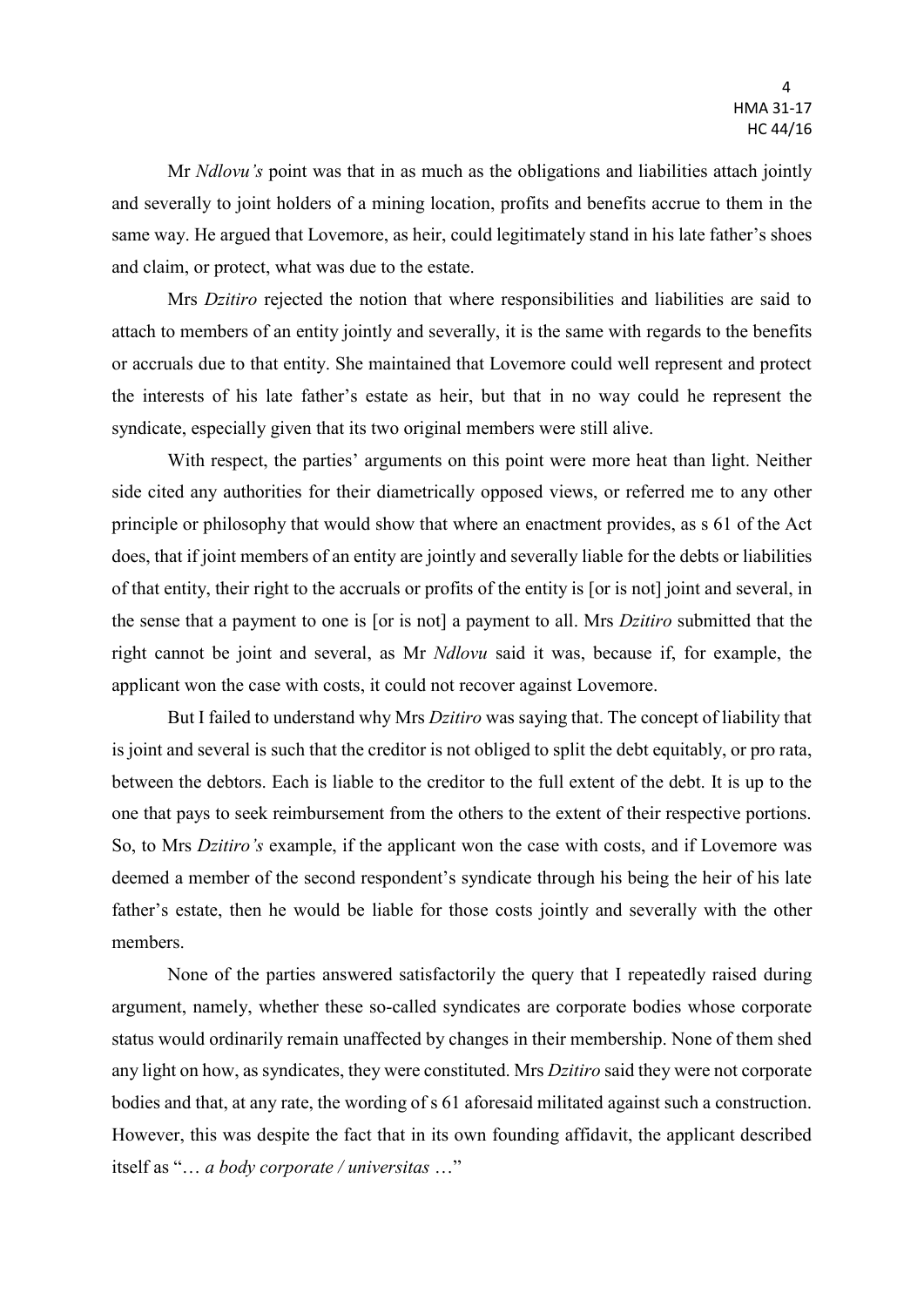I reserved judgment on the point *in limine* and opted to hear the merits.

Mr *Mutomba*, for the first respondent also raised numerous inter-related preliminary objections. He argued that, in my own words as I understood him, the remedies sought by the applicant were incompetent because this court was being asked to usurp the functions of the first respondent, an administrative functionary as envisaged by the Administrative Justice Act, *Cap 10:28*. The first respondent also argued that the applicant could not seek an order of eviction because it had not yet acquired any rights over the location in question. Finally, it argued that the police could not competently be ordered to execute civil orders as that is a function reposed in the Sheriff in terms of the High Court Act, *Cap 7:06*.

As the first respondent's so-called points *in limine* were effectively, or substantially, the very same issues for determination on the merits, I directed the parties to argue the merits. Afterwards I also reserved judgment. This now is my judgment, starting with the point *in limine* on Lovemore's capacity to represent the second respondent.

The law says he who alleges must prove. It was the applicant that said, in spite of his being the heir to the estate of his late father, who himself had been a member of the syndicate, Lovemore was not qualified to stand for, and or speak on behalf of the second respondent's syndicate. The onus was on it. It has not discharged it.

The applicant described itself as a body corporate / *universitas*. But no incorporation document was produced. The mere coming together of a group of people, or gang, for some commercial purpose such as mining, does not automatically transform it into a body corporate. *In casu*, there was nothing placed before me, either by way of documents or cogent argument, to show why Lovemore was disbarred from representing Lawrence's interest in the syndicate that had devolved to him by intestate succession.

At any rate, in the opposing affidavit, Lovemore did not say he was representing the second respondent. He said he was the heir to Lawrence's estate and that he had the authority to respond to the application.

In the circumstances, the applicant's point *in limine* is hereby dismissed.

On the merits, the entire application was a huge misconception. It was a gloss. The applicant sued over non-existent rights.

From the cover, the application was allegedly a complaint in terms of s 345 of the Act. But this was neither here nor there. Section 345[1] gives this court the original jurisdiction in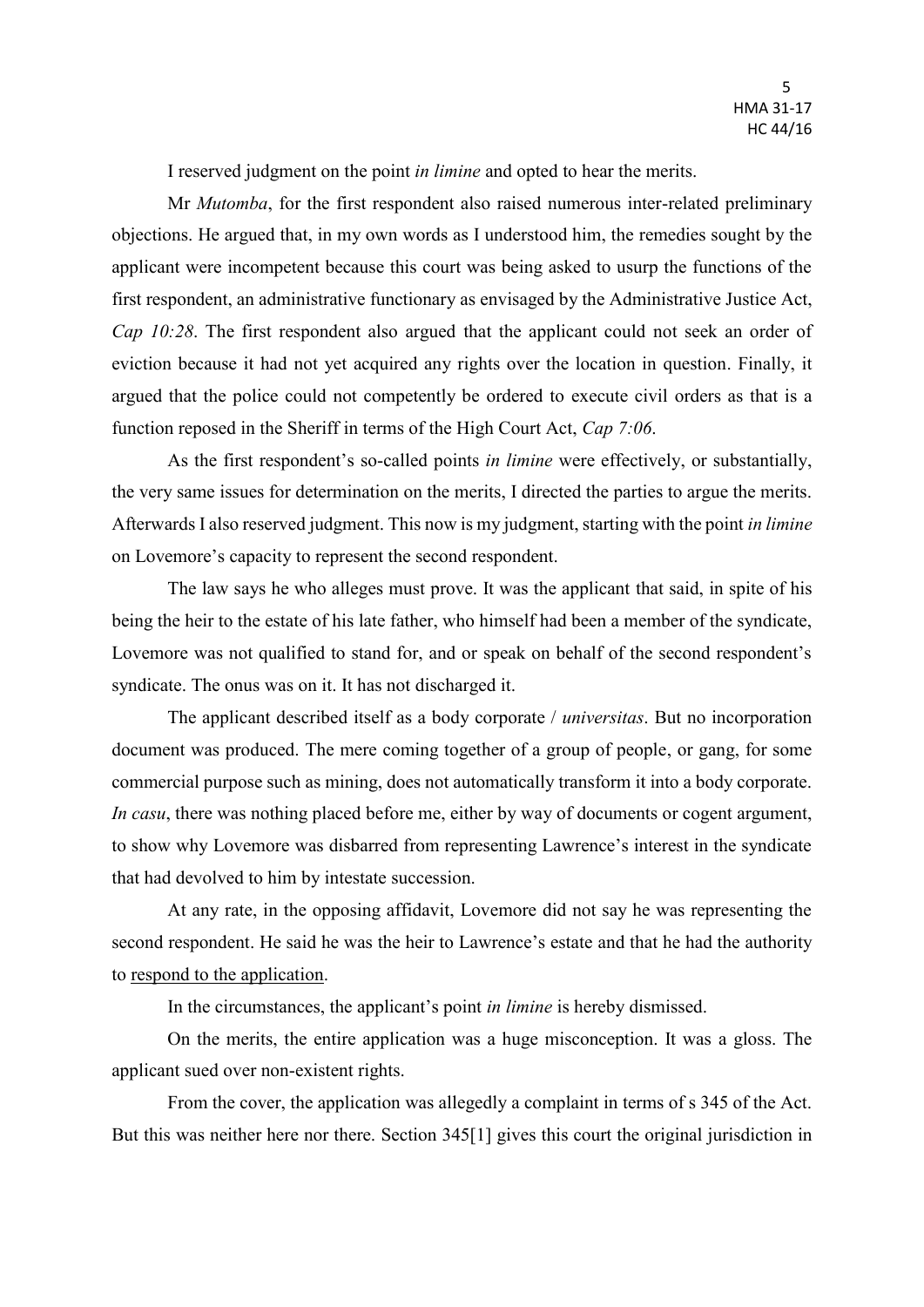every civil matter, complaint or dispute arising under the Act, unless the parties have agreed, or this court has decided, to refer the matter to the mining commissioner in the first instance.

Part IV of the Act provides for the acquisition and registration of mining rights. Among other things, if certain procedures have been complied with, s 45 provides for the registration of a mining location. In terms of it, one applies to the mining commissioner. One must pay the prescribed fee. One must also submit a litany of documents. The application may be granted or rejected. There is nowhere in that provision, or any other, that says that the mere payment of an application fee for registration automatically confers rights of ownership or leasehold, or any other entitlement on the applicant.

The applicant argued that by being invited for pegs verification after it had already been invoiced for the registration fee, which it had paid, it shows that the first respondent had already made a decision to grant its application. But this is a gloss and a misconception. The payment is one prescribed by the Act. It does not in the least preclude the mining commissioner from afterwards rejecting an application. No enforceable rights were created by such payment, except perhaps, to sue for a refund.

Furthermore, the first respondent explained why it did not proceed with the applicant's registration. Within a period of one month of the date set in the first respondent's forfeiture notice for any possible revocation of the forfeiture, namely 27 September 2016, the second respondent had filed its objection, namely on 28 October 2016 as aforesaid. That date was within ten days of the date when the forfeited locations could properly be relocated, namely 18 October 2016. A further nine days later, namely 9 Novembers 2016, the applicant's lawyers wrote the letter of demand. Before the month was out, the applicant sued, namely on 24 November 2016.

So, in all the circumstances, quiet apart from the fact that the applicant had not yet acquired any sort of right to enforce, the first respondent's reason for not having proceeded with issuing a registration certificate was quite reasonable under the circumstances.

Virtually all the parties urged me to peek into the second respondent's objection to the purported forfeiture of its mine and make a decision on it. The applicant urged me to disregard the objection as being invalid, allegedly because the purported forfeiture had properly been carried out in accordance with the provisions of the Act. I was also asked to rule that the purported objection had been launched outside the prescribed time limits.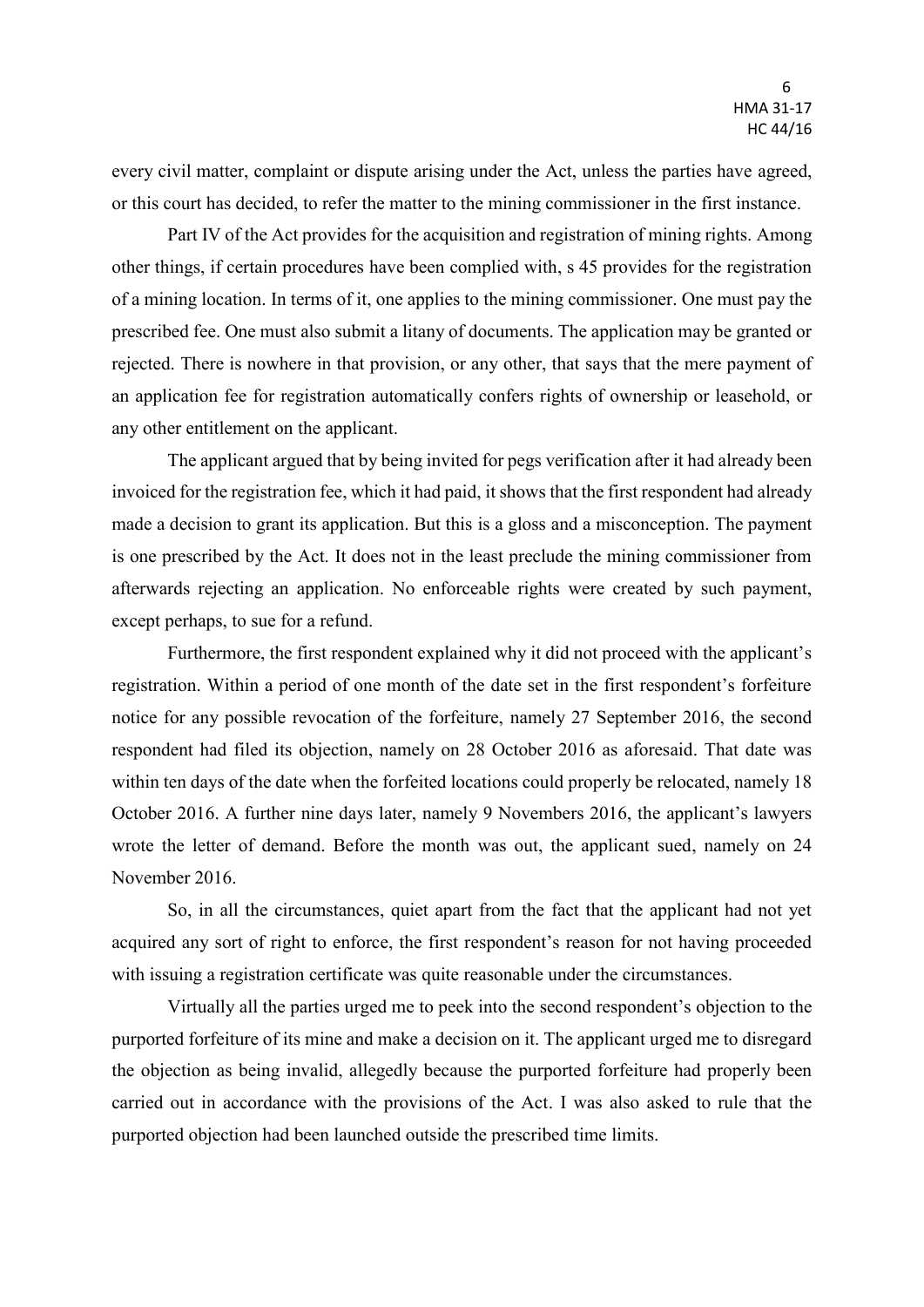On her part, the first respondent urged me to take note of the fact that an objection had indeed been launched, and that therefore she was now enjoined to adjudicate upon it. It was argued that the applicant's reference to s 266 of the Act as being the provision dealing with the power of the mining commissioner to relocate the mining locations belonging to estates of deceased persons was misplaced because that was not the issue before the court.

On its part, the second respondent urged me to consider that the reasons proffered by it in its notice of objection were valid. It was argued that the first respondent had cited nonexistent provisions in its purported forfeiture notice. Furthermore, she had given an insufficient period for objections.

With all due respect, the issue whether the first respondent's purported forfeiture of the second respondent's mining location was, or was not valid, was not before me. It could not have been before me before the first respondent herself had adjudicated upon it. For the parties to urge me to consider it was to jump the gun.

From s 345 of the Act onwards, the mining commissioner is given wide powers to resolve all kinds of mining disputes. The issue whether or not the second respondent's objection was valid fell squarely within the scope of disputes the mining commissioner is clothed with the necessary jurisdiction.

Mrs *Dzitiro* did not agree. She said because in s 345[1] this court is reposed with the original jurisdiction over any dispute arising under the Act, and that because as a court of justice it does not have to wait for an irregularity to play out before it can intervene, it meant there was no need for waiting for the first respondent to consider the second respondent's objection to the purported forfeiture when I could examine for myself the nature and manner of the objection and easily see that it was a nullity.

Mrs *Dzitiro's* argument was ill-conceived. Section 345[1] of the Act reads:

"Except where otherwise provided in this Act, or except where both the complainant and defendant have agreed in writing that the complaint or dispute shall be investigated and decided by the mining commissioner in the first instance, the High Court shall have and exercise original jurisdiction in every civil matter, complaint or dispute arising under this Act and if in the course of any proceeding and if it appears expedient and necessary to the Court to refer any matter to a mining commissioner for investigation and report, the Court may make an order to that effect."

Even accepting that this court has the original jurisdiction as urged upon me by the applicant, this section does not say this court can commandeer proceedings that are already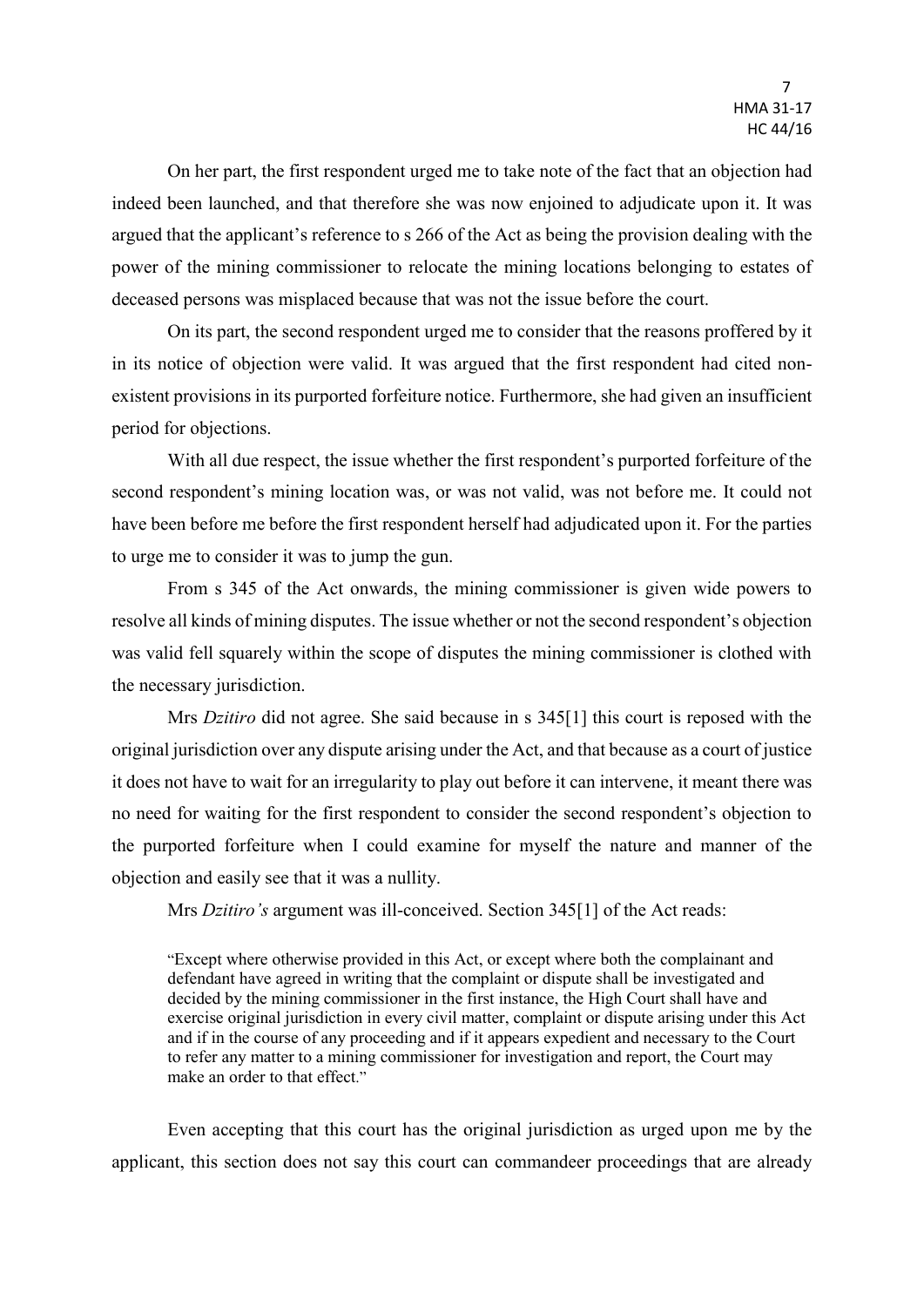under way within the mining commissioner's structures and finish them off itself. The dispute as to whether the first respondent's forfeiture of the second respondent's location, or whether the second respondent's subsequent objection thereto were valid or not are matters properly pending before the first respondent. No case has been made out why this court should intervene and interfere with them before they have been determined.

In the course of argument, Mrs *Dzitiro* evidently realised the futility of the applicant's case. She changed tack. At first she sought an alternative order, without abandoning the original one. The new order would be that, within sixty [60] days, the first respondent should be ordered and directed to attend to the verification and inspection of the applicant's pegs at the location, as well as consider the applicant's application for mining rights. When I intimated that the original remedies and the alternative ones seemed mutually exclusive, Mrs *Dzitiro* was initially adamant that she wanted it that way. Eventually, she completely abandoned the original orders and threw all her weight on the new ones.

Plainly, the applicant's case had not been thought through properly right from the beginning.

In order for me to determine the applicant's new claim, it was necessary, at the very least, to prove that there had been an inordinate delay by the first respondent in resolving the matter. No such averment existed in the body of the application. That simply had not been the focus of the original complaint. Thus, no basis for such a relief had been laid out anywhere. The period of sixty days was just a thumb-suck.

Furthermore, and at any rate, Mrs *Dzitiro* was constrained to argue convincingly that the paltry fifteen days between her letter of demand, on 9 November 2016, to when she launched the application, 24 November 2016, could, in all seriousness, be described as an unreasonable or inordinate delay. It was also not possible to argue convincingly that the less than one month period from the date when the second respondent launched its objection, on 28 October 2016, to the date of filing of the application, 24 November 2016, was an unreasonable delay. The applicant had just been rash in all its dealings.

Mrs *Dzitiro* changed tack further. She insisted that the period to consider should be from when the objection was launched with the first respondent, 28 October 2016, to when I heard the application, 30 May 2017, i.e. about five months. With due respect, that was just being garrulous. There could be no substance in that argument. No such case had been laid out in the application. None of the parties had dealt with the fate of the second respondent's